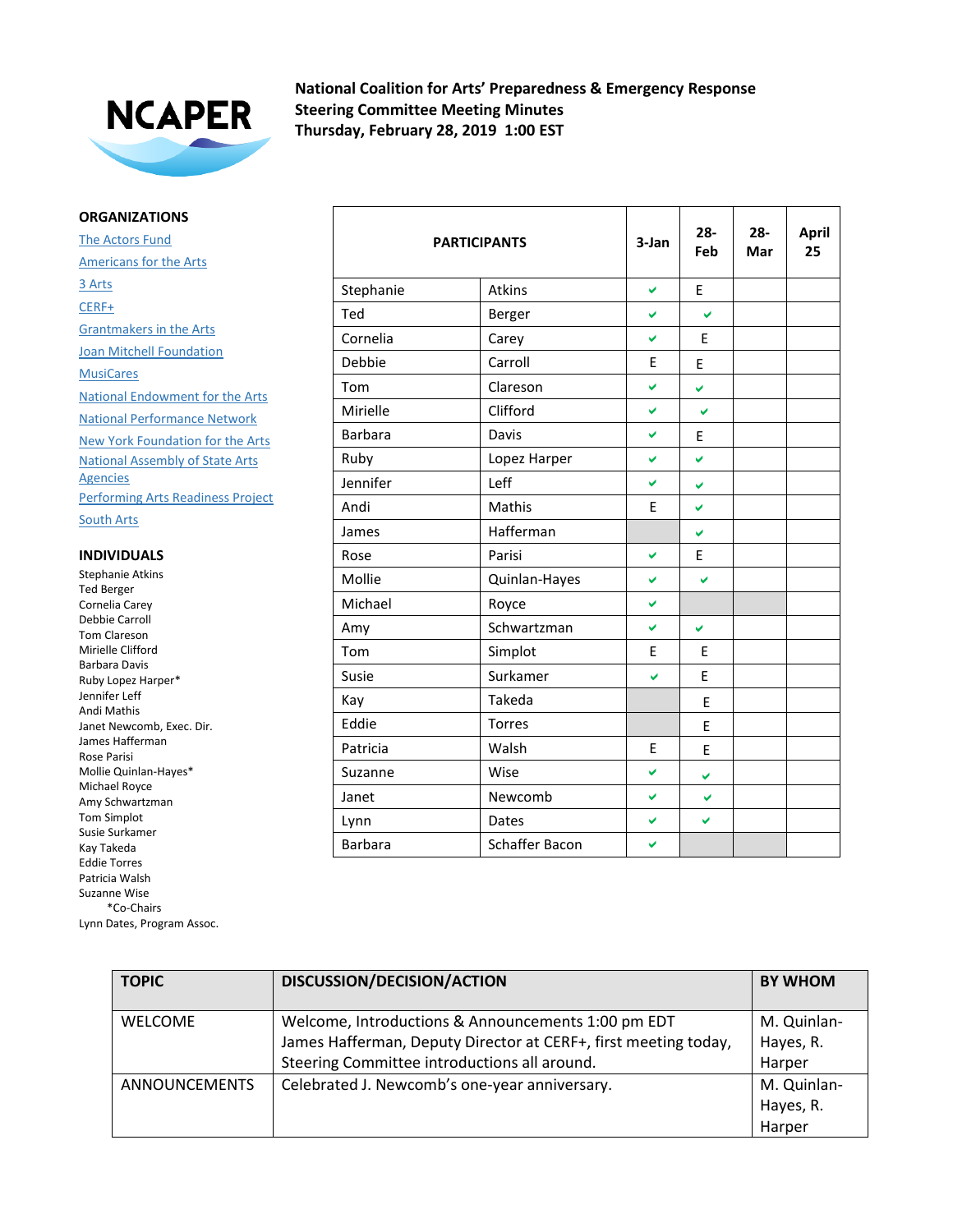| <b>EXECUTIVE</b>       | J. Newcomb presented her update                               | J. Newcomb |
|------------------------|---------------------------------------------------------------|------------|
| <b>DIRECTOR UPDATE</b> | Executive Director Update - 2.28.19                           |            |
|                        | Travel:                                                       |            |
|                        | January 19 - Cancelled due to weather - Chamber Music         |            |
|                        | of America presentation, although Tom was able to get         |            |
|                        | there and represent on behalf of both PAR & NCAPER.           |            |
|                        | January 30 - At the request of the VA Commission for the<br>٠ |            |
|                        | Arts, I presented at Art Works for VA Conference in           |            |
|                        | Richmond with Carrie Cleveland from CERF+. Janet              |            |
|                        | Starke, ED, has assured me of her interest in supporting      |            |
|                        | NCAPER's role and wants to strengthen and coordinate          |            |
|                        | communications to ensure that her network of arts             |            |
|                        | organizations and artists are aware of our resources -        |            |
|                        | both in planning and in times of crisis. We had about 20      |            |
|                        | participants and others stopped by who had gone to            |            |
|                        | competing sessions.                                           |            |
|                        | February 13-17 - Montreal -to attend the Folk Alliance<br>٠   |            |
|                        | International Conference. Focus Group (7 in attendance        |            |
|                        | representing an affinity group of music festivals); Exhibit   |            |
|                        | booth - many artists and presenters stopped by and            |            |
|                        | inquired about NCAPER and PAR.                                |            |
|                        |                                                               |            |
|                        | <b>Programmatic Agenda:</b>                                   |            |
|                        | February 6 - Ellen Korpar came to Corning to conduct a        |            |
|                        | workshop on disaster planning for the first meeting of the    |            |
|                        | Southern Finger Lakes Arts Preparedness Network; 23 in        |            |
|                        | attendance. This gave me an important glimpse into how        |            |
|                        | the planning guide is being used. I realized that NCAPER      |            |
|                        | needs to get more feedback on how the new PAR                 |            |
|                        | networks are using the Cultural Placekeeping Guide. Tom       |            |
|                        | and I will be talking further with the grantee organizations  |            |
|                        | and perhaps bring up Amy to work with them at the end         |            |
|                        | of their PAR grant period.                                    |            |
|                        | February 20 - I conducted a video interview about             |            |
|                        | NCAPER with Leah Hamilton from the University of              |            |
|                        | Kentucky arts management program faculty. She is              |            |
|                        | teaching a summer course on preparedness and wanted a         |            |
|                        | video interview for her students. She was interested in       |            |
|                        | having PAR & NCAPER join her in a roundtable discussion       |            |
|                        | for the Association of Arts Administration Educators'         |            |
|                        | conference if her proposal gets accepted.                     |            |
|                        | February 27 - had a conversation with Ayanna Kiburi,<br>п     |            |
|                        | Deputy director of CA Arts Council and Caitlin Fitzwater,     |            |
|                        | Public Information Officer of CAC about having NCAPER &       |            |
|                        | PAR assist them in conducting 9 regional informational        |            |
|                        | and training sessions on preparedness for their arts          |            |
|                        | councils throughout the state this summer. Tom and I are      |            |
|                        | talking about this later today. This dovetails extremely      |            |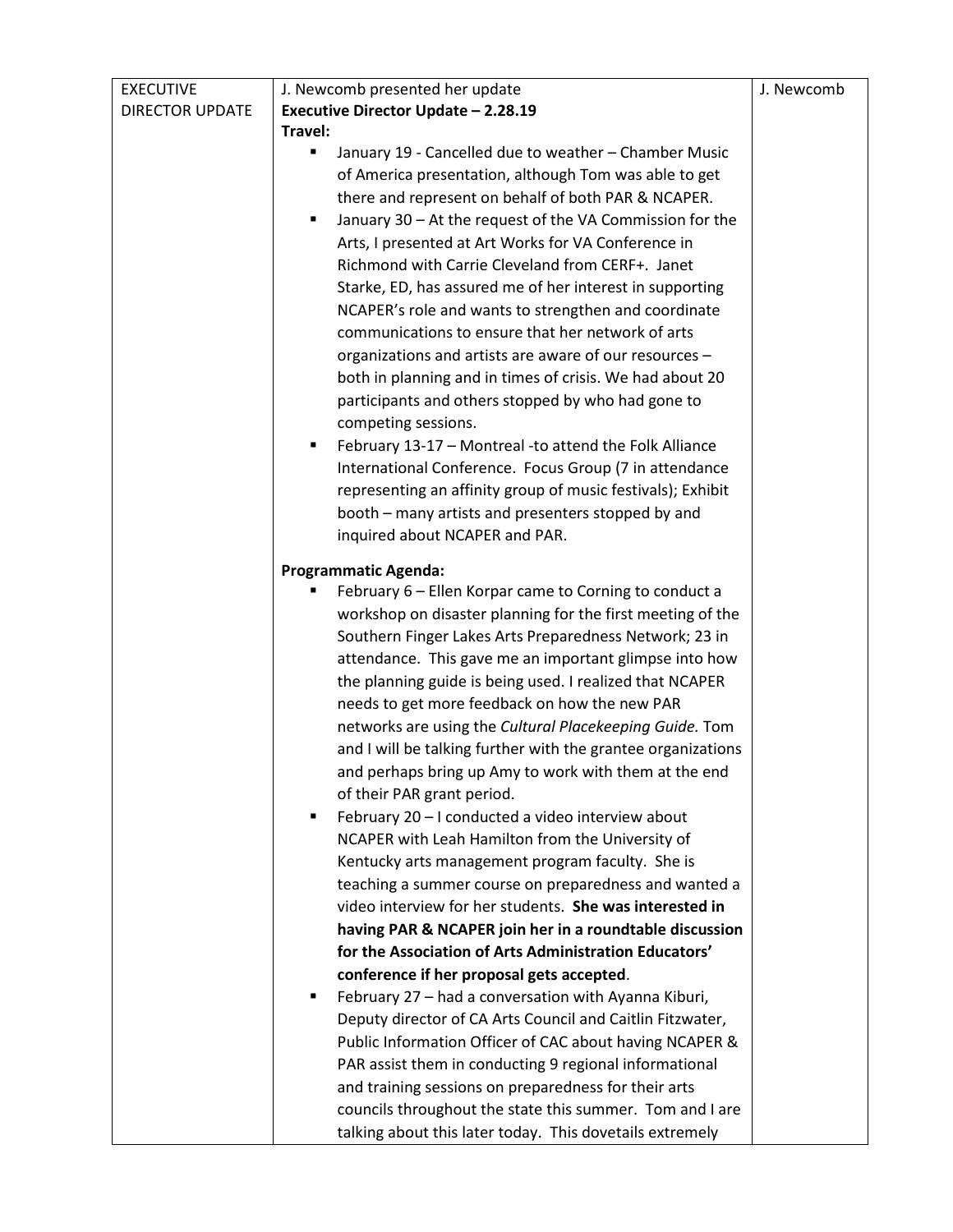|                                    | well with our workplan goals for 2019 of the Mellon grant                                                                                                                                                                                                                                                                                                                                                                                                                                                                                                                                                                                                                                                                                         |                                  |
|------------------------------------|---------------------------------------------------------------------------------------------------------------------------------------------------------------------------------------------------------------------------------------------------------------------------------------------------------------------------------------------------------------------------------------------------------------------------------------------------------------------------------------------------------------------------------------------------------------------------------------------------------------------------------------------------------------------------------------------------------------------------------------------------|----------------------------------|
|                                    | deliverables - "connecting" networks within and beyond                                                                                                                                                                                                                                                                                                                                                                                                                                                                                                                                                                                                                                                                                            |                                  |
|                                    | the arts sector.                                                                                                                                                                                                                                                                                                                                                                                                                                                                                                                                                                                                                                                                                                                                  |                                  |
|                                    | <b>DISCUSSION: T. Berger - What would they have to do to get</b><br>money to get us there? With a feeling of anticipation of what's to<br>come, there is the larger issue of sustainability through larger<br>networks. Long-term thinking is needed - the creation of a<br>sustainability model.<br>A. Schwartzman - At one time we were working to create a<br>network in CA - it didn't move forward. Amy will work with<br>Cornelia to locate historical materials that they can share with the<br>SC, and would like to talk about this at a different time.<br>T. Clareson - PAR's grant requires workshops and webinars, this<br>outreach might accomplish that for Jan and Tom. Further<br>discussion will ensue so funds are maintained. |                                  |
|                                    | <b>Continued ED Report - Administration</b><br>Co-chairs conducted my first annual review this past<br>Monday<br>I prepared the narrative for the Mellon Interim report<br>that was submitted by South Arts yesterday. We<br>underspent approximately \$105,000 of our first-year<br>allocation of Mellon funds - calendar 2018 - due to delay<br>in hirings and also delays in project development.<br>However, the videography project ramped up in January,<br>and now with the membership roll-out approaching and<br>the work in California, we will be implementing soon the<br>deliverables that had originally been proposed for the first                                                                                                |                                  |
|                                    | year.                                                                                                                                                                                                                                                                                                                                                                                                                                                                                                                                                                                                                                                                                                                                             |                                  |
|                                    |                                                                                                                                                                                                                                                                                                                                                                                                                                                                                                                                                                                                                                                                                                                                                   |                                  |
| <b>COMMITTEE</b><br><b>UPDATES</b> | MEMBERSHIP - no report. Expanding upon the conversation<br>noted above - CA groups might be prime candidates for<br>membership. Requested that Jan organize a phone call of the<br>membership committee. T. Clareson - International Consortium<br>of Library Consortia (ICOLC) is an organization he is familiar with<br>to look at for membership ideas.                                                                                                                                                                                                                                                                                                                                                                                        | S. Wise                          |
|                                    | <b>TRANSITION - the working groups have not met since January</b><br>meeting.                                                                                                                                                                                                                                                                                                                                                                                                                                                                                                                                                                                                                                                                     | M. Quinlan-<br>Hayes             |
|                                    | <b>AGENDA (formerly PROGRAMS)</b> – no report                                                                                                                                                                                                                                                                                                                                                                                                                                                                                                                                                                                                                                                                                                     | T. Clareson                      |
|                                    | <b>GOVERNANCE REVIEW AD HOC</b> - Reported that ideas regarding<br>changes to current governance document were shared with J.<br>Newcomb, we've discussed strategies, and a plan for presentation<br>to the SC.                                                                                                                                                                                                                                                                                                                                                                                                                                                                                                                                   | Α.<br>Schwartzman                |
|                                    | FUNDRAISING S. Surkamer met recently with T. Simplot, who had<br>recommended approaching insurance companies for funding or<br>sponsorship - he will be taking another tactic with them soon.                                                                                                                                                                                                                                                                                                                                                                                                                                                                                                                                                     | J. Newcomb<br>for S.<br>Surkamer |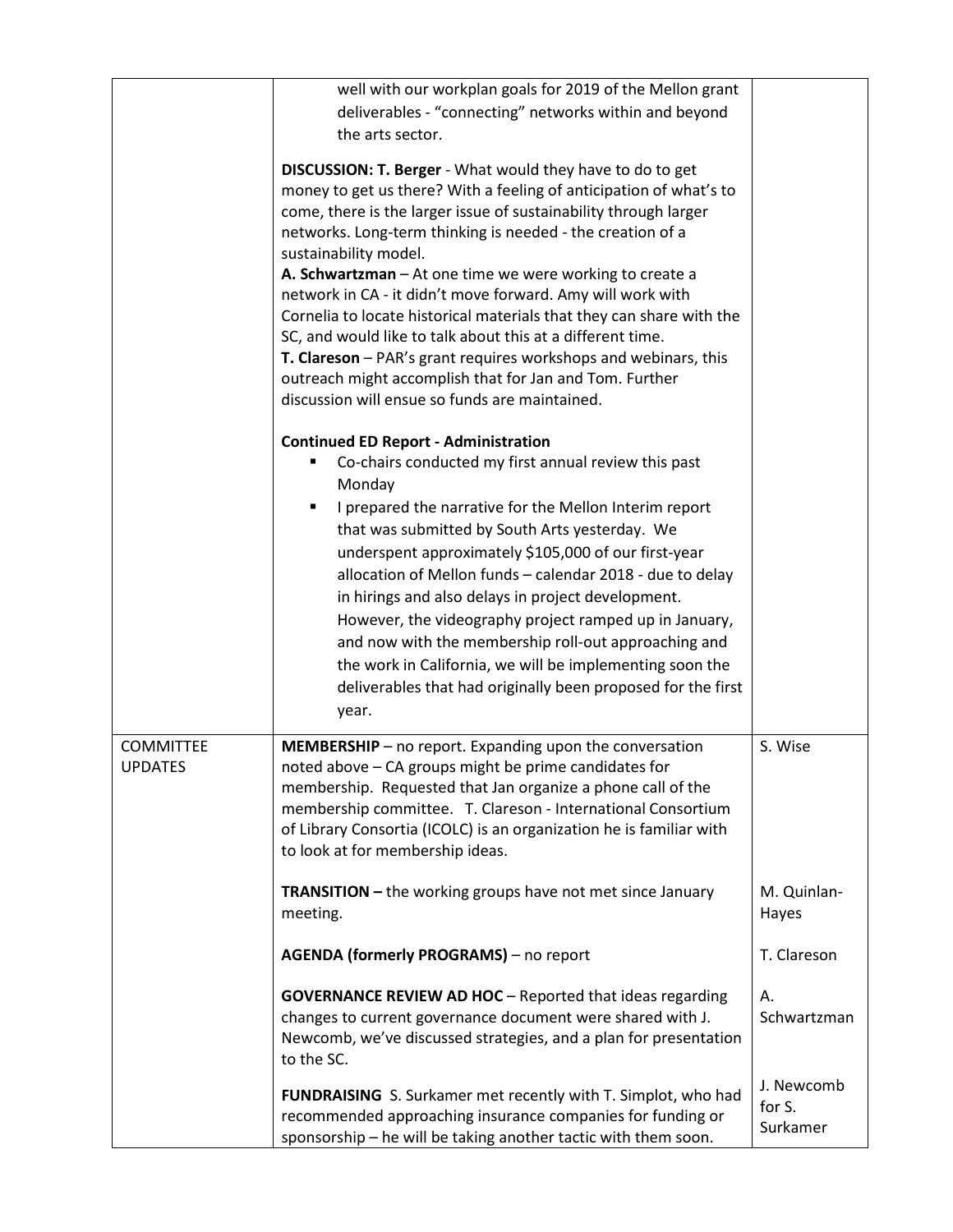|                       | They discussed seeking corporate funding and asked SC members                                                                                                                                                                                                                                                                                                                                                                                                                                                                                                                                                                                                         |             |
|-----------------------|-----------------------------------------------------------------------------------------------------------------------------------------------------------------------------------------------------------------------------------------------------------------------------------------------------------------------------------------------------------------------------------------------------------------------------------------------------------------------------------------------------------------------------------------------------------------------------------------------------------------------------------------------------------------------|-------------|
|                       | for suggestions. M. Quinlan-Hayes suggested approaching Home                                                                                                                                                                                                                                                                                                                                                                                                                                                                                                                                                                                                          |             |
|                       | Depot or Lowes.                                                                                                                                                                                                                                                                                                                                                                                                                                                                                                                                                                                                                                                       |             |
|                       | MARKETING/COMMUNICATIONS - Reported that the workgroup<br>reviewed the possibility of marketing the online tool, but since it is<br>still in development we will hold off. At this time we feel it is best<br>to arrange a joint call with Membership and work to create a plan<br>for a successful launch. We are working to enhance NCAPER's social<br>media presence and ask that SC members provide social media<br>links and social media contact within their organizations. M.<br>Clifford will send an excel spreadsheet for SC input about what's<br>working, what's not with the website. SC should review the site and<br>record notes on the spreadsheet. | M. Clifford |
| <b>MEMBER UPDATES</b> | CERF+ - J. Hafferman reported on behalf of C. Carey: Mellon grant                                                                                                                                                                                                                                                                                                                                                                                                                                                                                                                                                                                                     | All         |
|                       | activities began 1/1/2019, and will play out in two phases, with                                                                                                                                                                                                                                                                                                                                                                                                                                                                                                                                                                                                      |             |
|                       | artist responders training artists in emergency preparation and                                                                                                                                                                                                                                                                                                                                                                                                                                                                                                                                                                                                       |             |
|                       | with CERF+'s other tools. They will be exploring regions and                                                                                                                                                                                                                                                                                                                                                                                                                                                                                                                                                                                                          |             |
|                       | making contacts. Fiscal review, long term strategy. J. Hafferman                                                                                                                                                                                                                                                                                                                                                                                                                                                                                                                                                                                                      |             |
|                       | noted that the focus would be studio artists only. A. Schwartzman                                                                                                                                                                                                                                                                                                                                                                                                                                                                                                                                                                                                     |             |
|                       | asked if this might be reconsidered and be done more holistically<br>- expanded.                                                                                                                                                                                                                                                                                                                                                                                                                                                                                                                                                                                      |             |
|                       | J. Hafferman - artist responders will be able to expand over the                                                                                                                                                                                                                                                                                                                                                                                                                                                                                                                                                                                                      |             |
|                       | long term. Discussion: M. Quinlan-Hayes - how are regions                                                                                                                                                                                                                                                                                                                                                                                                                                                                                                                                                                                                             |             |
|                       | determined? J. Hafferman – chamber of commerce determined                                                                                                                                                                                                                                                                                                                                                                                                                                                                                                                                                                                                             |             |
|                       | areas of higher national disaster occurrence. First half is an                                                                                                                                                                                                                                                                                                                                                                                                                                                                                                                                                                                                        |             |
|                       | exploration. Considered red zones, partners, and arts community.                                                                                                                                                                                                                                                                                                                                                                                                                                                                                                                                                                                                      |             |
|                       | A. Schwartzman - as we think about membership and expansion                                                                                                                                                                                                                                                                                                                                                                                                                                                                                                                                                                                                           |             |
|                       | we need to remember we are not a diverse organization and we                                                                                                                                                                                                                                                                                                                                                                                                                                                                                                                                                                                                          |             |
|                       | should always keep this in mind.                                                                                                                                                                                                                                                                                                                                                                                                                                                                                                                                                                                                                                      |             |
|                       | J. Hafferman - CERF+ is preparing to hold workshops in USVI;<br>working with PAR and FEMA. NCAPER is supporting this endeavor                                                                                                                                                                                                                                                                                                                                                                                                                                                                                                                                         |             |
|                       | through funding. T. Clareson - USVI has developed an academic                                                                                                                                                                                                                                                                                                                                                                                                                                                                                                                                                                                                         |             |
|                       | and resources major and the week-long classes will take place late                                                                                                                                                                                                                                                                                                                                                                                                                                                                                                                                                                                                    |             |
|                       | April through early May.                                                                                                                                                                                                                                                                                                                                                                                                                                                                                                                                                                                                                                              |             |
|                       | J. Hafferman - C. Carey attended the Clinton Global Initiative who                                                                                                                                                                                                                                                                                                                                                                                                                                                                                                                                                                                                    |             |
|                       | is looking at how to continue to work with artists. Upcoming                                                                                                                                                                                                                                                                                                                                                                                                                                                                                                                                                                                                          |             |
|                       | CERF+ board meeting will be held in PR.                                                                                                                                                                                                                                                                                                                                                                                                                                                                                                                                                                                                                               |             |
|                       | NEA - A. Mathis noted that she is on the PR cultural resources                                                                                                                                                                                                                                                                                                                                                                                                                                                                                                                                                                                                        |             |
|                       | solutions team for FEMA. They are planning grant and technical                                                                                                                                                                                                                                                                                                                                                                                                                                                                                                                                                                                                        |             |
|                       | assistance workshops, including advising organizations on                                                                                                                                                                                                                                                                                                                                                                                                                                                                                                                                                                                                             |             |
|                       | obtaining 501(c)(3) status. Discussion: A. Schwartzman                                                                                                                                                                                                                                                                                                                                                                                                                                                                                                                                                                                                                |             |
|                       | recommended Celia Romeny for an organization similar to                                                                                                                                                                                                                                                                                                                                                                                                                                                                                                                                                                                                               |             |
|                       | Lawyers Alliance in NY but with a different name.                                                                                                                                                                                                                                                                                                                                                                                                                                                                                                                                                                                                                     |             |
|                       | T. Berger inquired of A. Mathis - What do we need to do to                                                                                                                                                                                                                                                                                                                                                                                                                                                                                                                                                                                                            |             |
|                       | advance conversations with NEA? Eventually the private sector                                                                                                                                                                                                                                                                                                                                                                                                                                                                                                                                                                                                         |             |
|                       | will inquire about its involvement.                                                                                                                                                                                                                                                                                                                                                                                                                                                                                                                                                                                                                                   |             |
|                       | A. Mathis responded that NEA would like to have a policy for how                                                                                                                                                                                                                                                                                                                                                                                                                                                                                                                                                                                                      |             |
|                       | they respond to recovery and must have internal conversations                                                                                                                                                                                                                                                                                                                                                                                                                                                                                                                                                                                                         |             |
|                       | first, since they don't have a special account for this type of work.                                                                                                                                                                                                                                                                                                                                                                                                                                                                                                                                                                                                 |             |